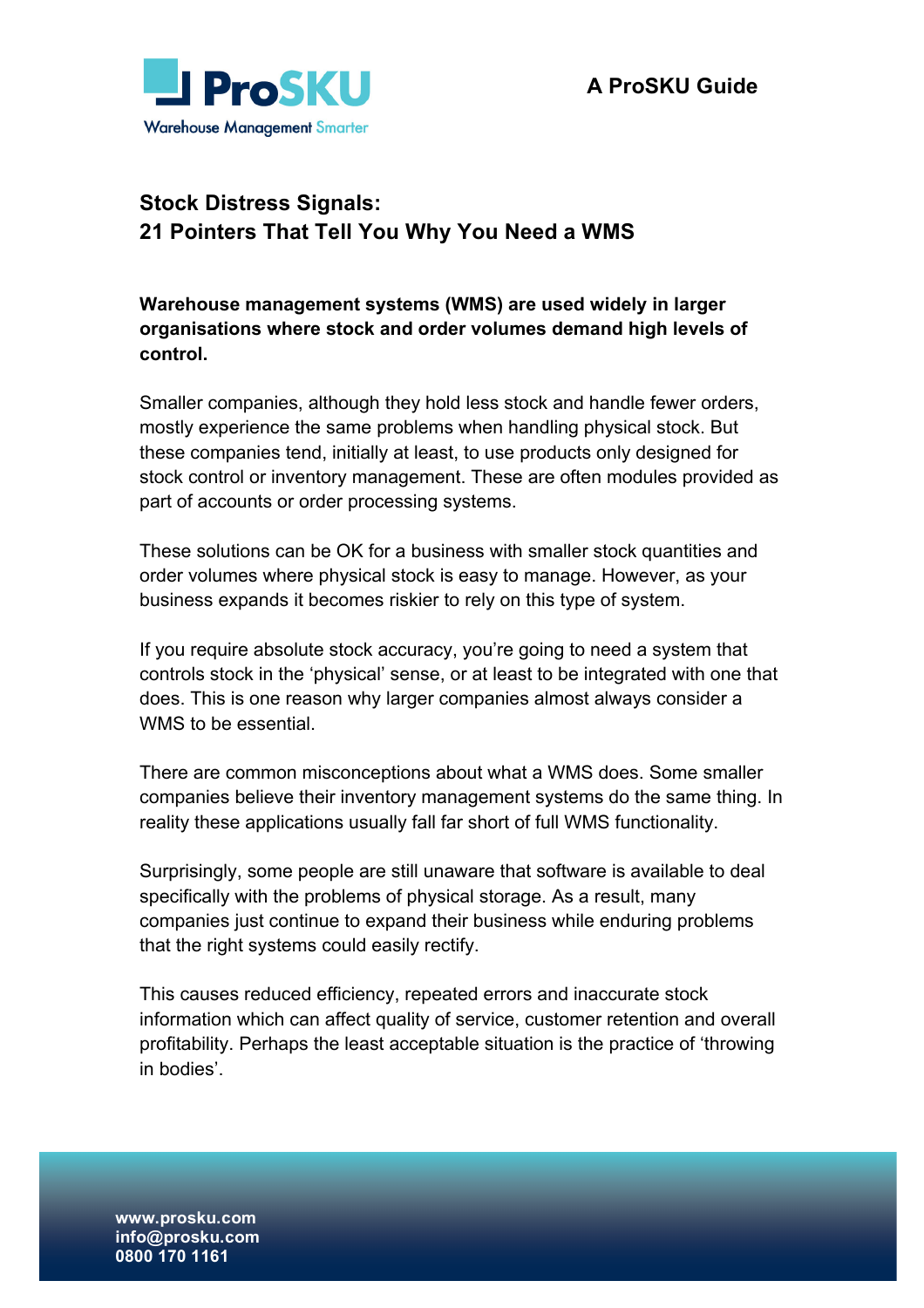

In some operations we've seen, rather than address the root problems of an error-prone, inefficient and overstretched operation the response has been simply to add more labour and increase business costs!

Now that cloud-hosted, subscription based systems like ours are available there are few reasons not to use an intelligent solution to tackle these problems. The monthly cost is likely to be a minimal sum compared with total labour and operating expenses, and will pay for itself rapidly in all but the smallest operations.

And with the benefit of open APIs, integration with your existing solutions to capture orders and provide accurate real time stock data is quick and easy to put in place.

The following list contains some common problem scenarios that should tell you – if you haven't already done so – that it's time to look at a WMS!

## **Problems at Goods Intake:**

1) Time taken to process a goods receipt *Is this a time consuming process which could be streamlined for greater efficiency?* 

2) Errors in receipt data capture leading to problems *Are your data capture methods letting you down and causing knock-on issues?* 

3) Too many manual systems or software applications to update *Are you over-reliant on written records or double-keying on multiple systems?*

4) Receipt process too labour/process intensive *Does receiving involve more people and procedure than necessary, leading to wasted time?*

5) Time wasted looking for space for goods at receipt *Do your receivers spend time trying to find suitable space to place incoming goods?*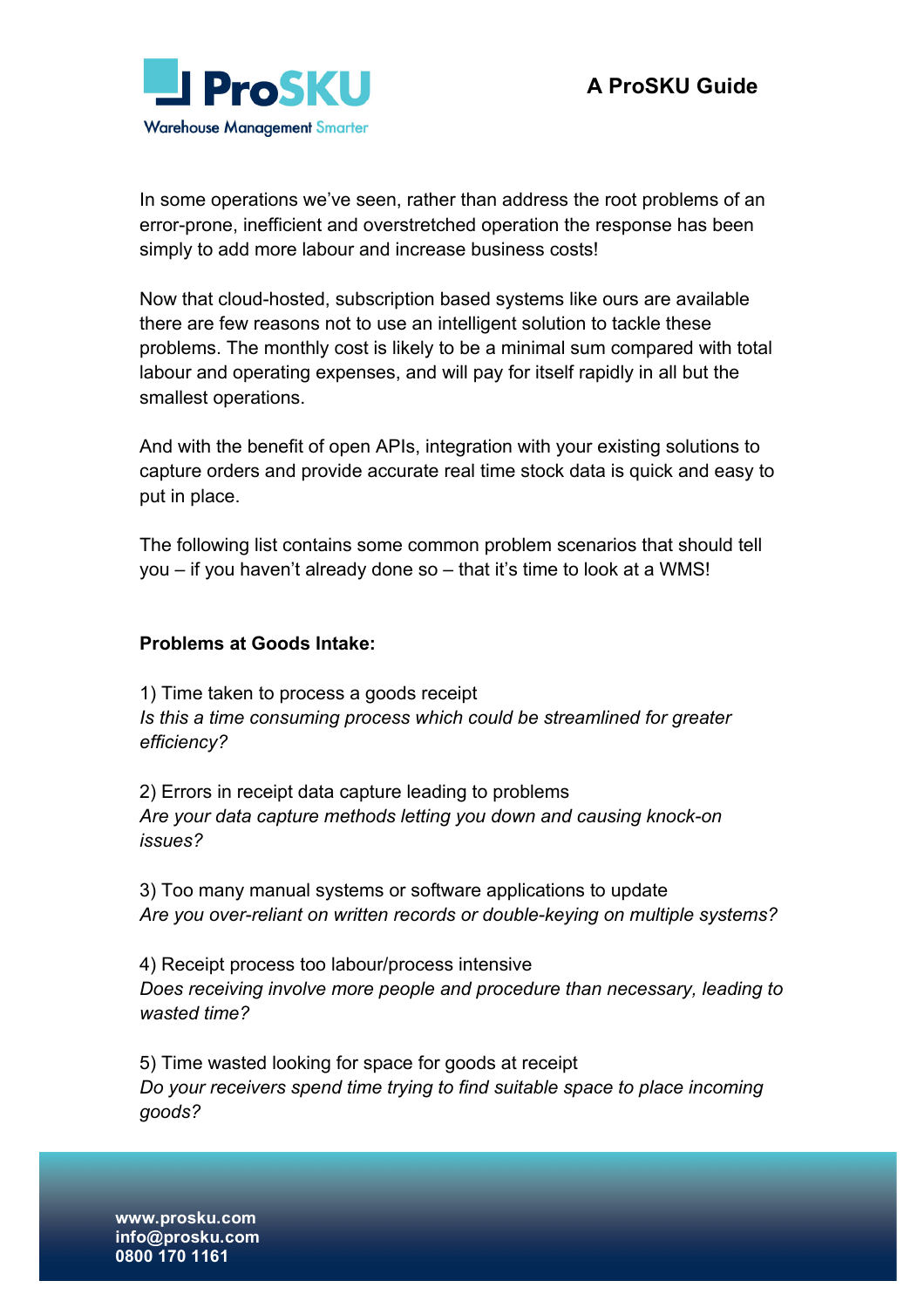

6) Incorrectly located goods at putaway *Is stock being incorrectly located at putaway causing problems later?* 

## **Stock Management Problems**

7) Problems with space optimisation *Is your space poorly managed because you have no real location control?* 

8) Can't adjust stock at location level – only numeric totals *Is it difficult to adjust stock correctly, causing inaccurate figures?* 

9) Poor traceability of adjusted stock *Is it difficult to record adjusted stock, causing unexplained stock write-offs?* 

10) Poor traceability of transferred stock *Can you transfer stock easily and maintain full traceability?* 

## **Picking and Despatch Problems**

11) Stock not in correct location for picking *Do your pickers waste time looking for stock to pick?*

12) Stock can't be found or insufficient to pick *Are you failing to fulfil orders because stock can't be found?*

13) Finding stock depends on specific staff knowledge *Do you depend on key staff to know where stock can be found?*

14) No automated rotation control *Do you pick short-dated or out of sequence stock in error?* 

15) Batch and serial number tracking *Can you record batch and serial numbered stock?* 

16) Incorrect stock being picked – poor verification process *Are you failing to catch pick errors at the right time?*